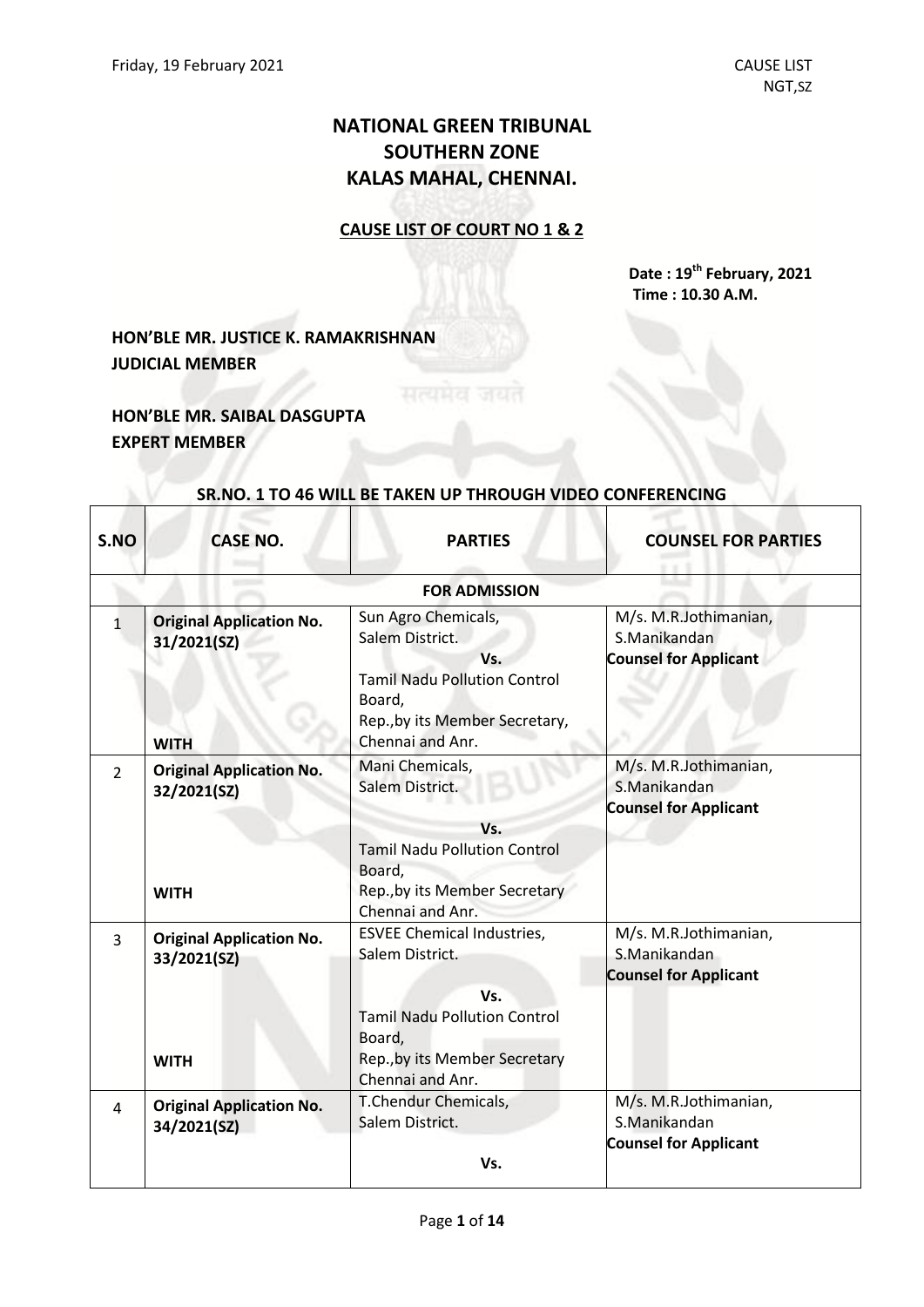|    | <b>WITH</b>                                                   | <b>Tamil Nadu Pollution Control</b><br>Board,<br>Rep., by its Member Secretary<br>Chennai and Anr.                                                         |                                                                       |
|----|---------------------------------------------------------------|------------------------------------------------------------------------------------------------------------------------------------------------------------|-----------------------------------------------------------------------|
| 5  | <b>Original Application No.</b><br>35/2021(SZ)<br><b>WITH</b> | Valarmathi Chemicals,<br>Salem District.<br>Vs.<br><b>Tamil Nadu Pollution Control</b><br>Board,<br>Rep., by its Member Secretary<br>Chennai and Anr.      | M/s. M.R.Jothimanian,<br>S.Manikandan<br><b>Counsel for Applicant</b> |
| 6  | <b>Original Application No.</b><br>36/2021(SZ)<br><b>WITH</b> | Thirumurugan Industries,<br>Salem District.<br>Vs.<br><b>Tamil Nadu Pollution Control</b><br>Board,<br>Rep., by its Member Secretary<br>Chennai and Anr.   | M/s. M.R.Jothimanian,<br>S.Manikandan<br><b>Counsel for Applicant</b> |
| 7  | <b>Original Application No.</b><br>37/2021(SZ)<br><b>WITH</b> | T.Chendur Industries,<br>Salem District.<br>Vs.<br><b>Tamil Nadu Pollution Control</b><br>Board,<br>Rep., by its Member Secretary<br>Chennai and Anr.      | M/s. M.R.Jothimanian,<br>S.Manikandan<br><b>Counsel for Applicant</b> |
| 8  | <b>Original Application No.</b><br>38/2021(SZ)<br><b>WITH</b> | Universal Agro Chemicals,<br>Salem District.<br>Vs.<br><b>Tamil Nadu Pollution Control</b><br>Board,<br>Rep., by its Member Secretary<br>Chennai and Anr.  | M/s. M.R.Jothimanian,<br>S.Manikandan<br><b>Counsel for Applicant</b> |
| 9  | <b>Original Application No.</b><br>39/2021(SZ)<br><b>WITH</b> | Sri Subramanian Chemicals,<br>Salem District.<br>Vs.<br><b>Tamil Nadu Pollution Control</b><br>Board,<br>Rep., by its Member Secretary<br>Chennai and Anr. | M/s. M.R.Jothimanian,<br>S.Manikandan<br><b>Counsel for Applicant</b> |
| 10 | <b>Original Application No.</b><br>40/2021(SZ)                | Sri Kumaran Agro Chemicals,<br>Salem District.<br>Vs.<br><b>Tamil Nadu Pollution Control</b><br>Board,                                                     | M/s. M.R.Jothimanian,<br>S.Manikandan<br><b>Counsel for Applicant</b> |
|    | <b>WITH</b>                                                   | Rep., by its Member Secretary<br>Chennai and Anr.                                                                                                          |                                                                       |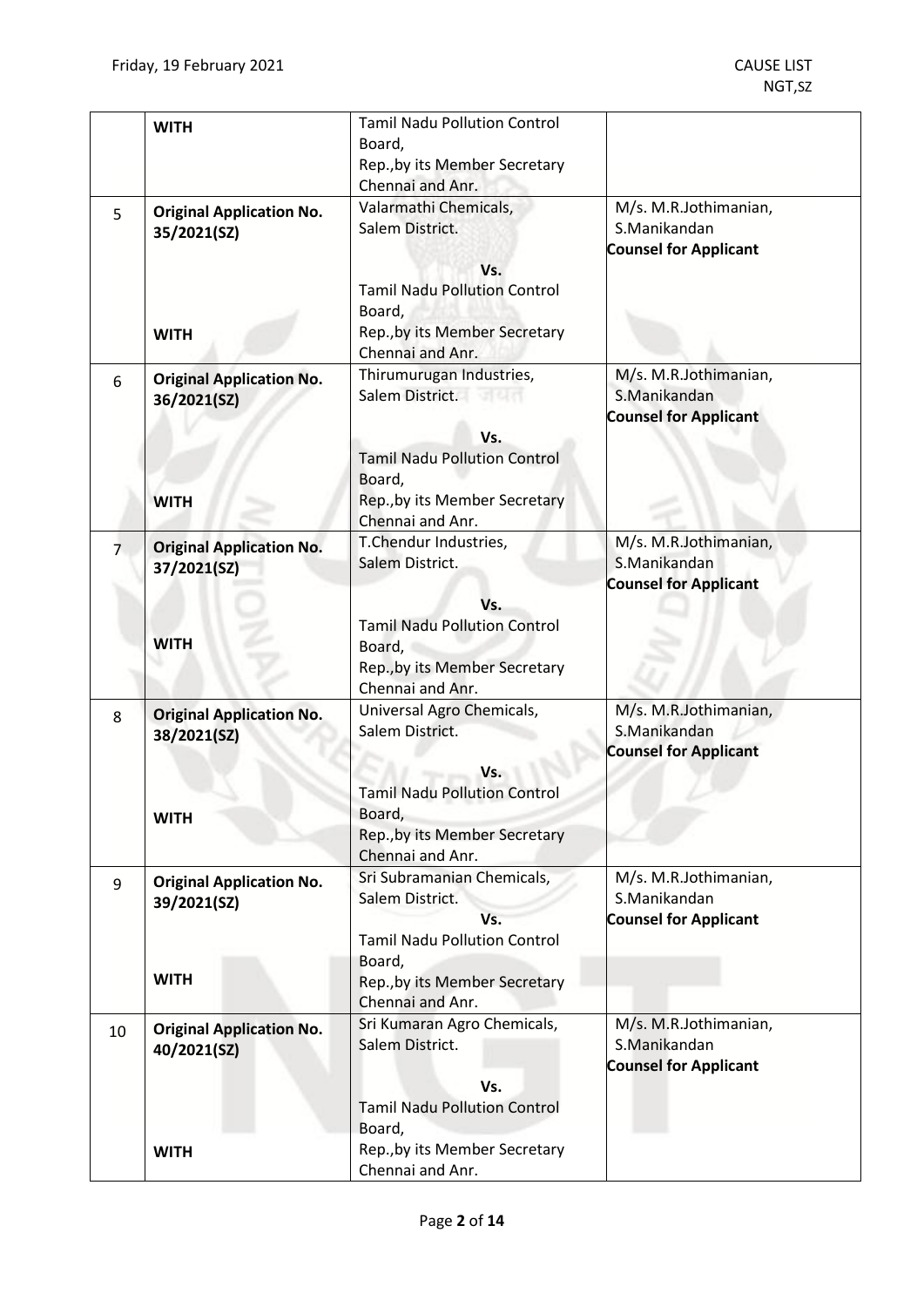| 11 | <b>Original Application No.</b><br>41/2021(SZ)                | Rajeswari Industries,<br>Salem District.                                                                                                                                                        | M/s. M.R.Jothimanian,<br>S.Manikandan                                 |
|----|---------------------------------------------------------------|-------------------------------------------------------------------------------------------------------------------------------------------------------------------------------------------------|-----------------------------------------------------------------------|
|    | <b>WITH</b>                                                   | Vs.<br><b>Tamil Nadu Pollution Control</b><br>Board,<br>Rep., by its Member Secretary<br>Chennai and Anr.                                                                                       | <b>Counsel for Applicant</b>                                          |
| 12 | <b>Original Application No.</b><br>42/2021(SZ)<br><b>WITH</b> | Pallava Chemicals,<br>Salem District.<br>Vs.<br><b>Tamil Nadu Pollution Control</b><br>Board, Contract of the Board, Contract of the Board<br>Rep., by its Member Secretary<br>Chennai and Anr. | M/s. M.R.Jothimanian,<br>S.Manikandan<br><b>Counsel for Applicant</b> |
| 13 | <b>Original Application No.</b><br>43/2021(SZ)                | Kabaleeswar Chemicals,<br>Salem District.<br>Vs.<br><b>Tamil Nadu Pollution Control</b><br>Board,                                                                                               | M/s. M.R.Jothimanian,<br>S.Manikandan<br><b>Counsel for Applicant</b> |
|    | <b>WITH</b>                                                   | Rep., by its Member Secretary<br>Chennai and Anr.                                                                                                                                               |                                                                       |
| 14 | <b>Original Application No.</b><br>44/2021(SZ)<br><b>WITH</b> | Jothi Chemicals,<br>Salem District.<br>Vs.<br><b>Tamil Nadu Pollution Control</b><br>Board,<br>Rep., by its Member Secretary                                                                    | M/s. M.R.Jothimanian,<br>S.Manikandan<br><b>Counsel for Applicant</b> |
| 15 | <b>Original Application No.</b><br>45/2021(SZ)<br><b>WITH</b> | Chennai and Anr.<br>Sreenivas Chemicals Unit II,<br>Salem District.<br>Vs.<br><b>Tamil Nadu Pollution Control</b><br>Board,<br>Rep., by its Member Secretary<br>Chennai and Anr.                | M/s. M.R.Jothimanian,<br>S.Manikandan<br><b>Counsel for Applicant</b> |
| 16 | <b>Original Application No.</b><br>46/2021(SZ)<br><b>WITH</b> | Tirumalai Chemicals,<br>Formerly Rajeswari Chemicals,<br>Salem District.<br>Vs.<br><b>Tamil Nadu Pollution Control</b><br>Board,<br>Rep., by its Member Secretary<br>Chennai and Anr.           | M/s. M.R.Jothimanian,<br>S.Manikandan<br><b>Counsel for Applicant</b> |
| 17 | <b>Original Application No.</b><br>47/2021(SZ)                | Tirupathi Chemicals,<br>Salem District.                                                                                                                                                         | M/s. M.R.Jothimanian,<br>S.Manikandan<br><b>Counsel for Applicant</b> |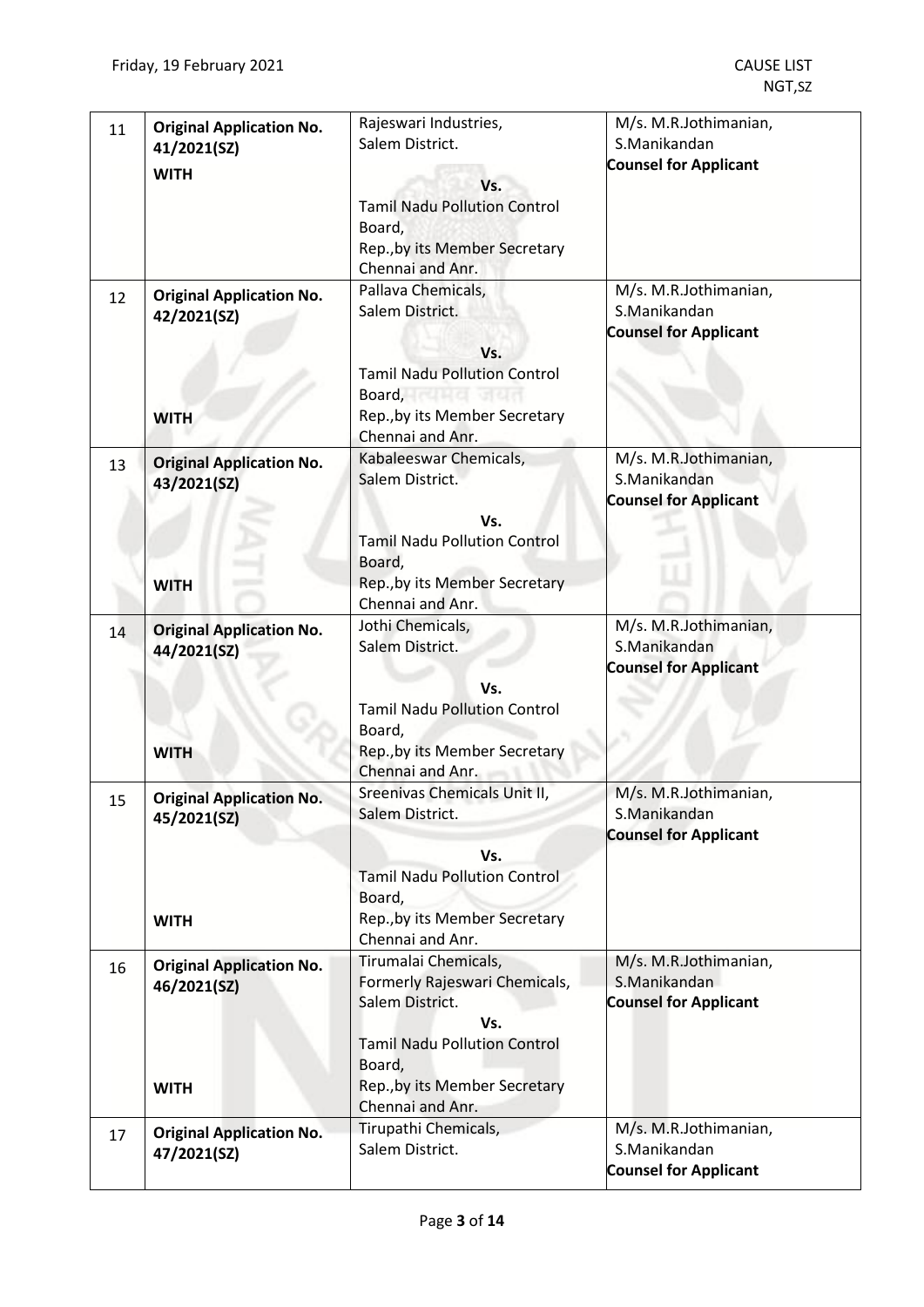|    |                                 | Vs.                                               |                                       |
|----|---------------------------------|---------------------------------------------------|---------------------------------------|
|    |                                 | <b>Tamil Nadu Pollution Control</b>               |                                       |
|    |                                 | Board,                                            |                                       |
|    | <b>WITH</b>                     | Rep., by its Member Secretary<br>Chennai and Anr. |                                       |
| 18 | <b>Original Application No.</b> | Nageswari Chemicals,                              | M/s. M.R.Jothimanian,                 |
|    | 48/2021(SZ)                     | Salem District.                                   | S.Manikandan                          |
|    |                                 |                                                   | <b>Counsel for Applicant</b>          |
|    |                                 | Vs.                                               |                                       |
|    |                                 | <b>Tamil Nadu Pollution Control</b>               |                                       |
|    |                                 | Board,                                            |                                       |
|    | <b>WITH</b>                     | Rep., by its Member Secretary<br>Chennai and Anr. |                                       |
|    |                                 | Visakan Enterprises,                              | M/s. M.R.Jothimanian,                 |
| 19 | <b>Original Application No.</b> | Salem District.                                   | S.Manikandan                          |
|    | 49/2021(SZ)                     |                                                   | <b>Counsel for Applicant</b>          |
|    |                                 | Vs.                                               |                                       |
|    |                                 | <b>Tamil Nadu Pollution Control</b>               |                                       |
|    |                                 | Board,                                            |                                       |
|    | <b>WITH</b>                     | Rep., by its Member Secretary                     |                                       |
|    |                                 | Chennai and Anr.                                  |                                       |
| 20 | <b>Original Application No.</b> | Mahaveer Agro Chemicals,<br>Salem District.       | M/s. M.R.Jothimanian,<br>S.Manikandan |
|    | 50/2021(SZ)                     |                                                   | <b>Counsel for Applicant</b>          |
|    |                                 | Vs.                                               |                                       |
|    |                                 | <b>Tamil Nadu Pollution Control</b>               |                                       |
|    |                                 | Board,                                            |                                       |
|    | <b>WITH</b>                     | Rep., by its Member Secretary                     |                                       |
|    |                                 | Chennai and Anr.                                  |                                       |
| 21 | <b>Original Application No.</b> | Calcimag Chemical (INDIA) Pvt.Ltd,                | M/s. M.R.Jothimanian,                 |
|    | 51/2021(SZ)                     | Salem District.                                   | S.Manikandan                          |
|    |                                 |                                                   | <b>Counsel for Applicant</b>          |
|    |                                 | Vs.<br><b>Tamil Nadu Pollution Control</b>        |                                       |
|    |                                 | Board,                                            |                                       |
|    |                                 | Rep., by its Member Secretary                     |                                       |
|    | <b>WITH</b>                     | Chennai and Anr.                                  |                                       |
| 22 | <b>Original Application No.</b> | S.S.Industries,                                   | M/s. M.R.Jothimanian,                 |
|    | 52/2021(SZ)                     | Salem District.                                   | S.Manikandan                          |
|    |                                 | Vs.                                               | <b>Counsel for Applicant</b>          |
|    |                                 | <b>Tamil Nadu Pollution Control</b>               |                                       |
|    |                                 | Board,                                            |                                       |
|    | <b>WITH</b>                     | Rep., by its Member Secretary                     |                                       |
|    |                                 | Chennai and Anr.<br>Sri Vinayaga Chemicals,       | M/s. M.R.Jothimanian,                 |
| 23 | <b>Original Application No.</b> | Salem District.                                   | S.Manikandan                          |
|    | 53/2021(SZ)                     | Vs.                                               | <b>Counsel for Applicant</b>          |
|    |                                 | <b>Tamil Nadu Pollution Control</b>               |                                       |
|    |                                 | Board,                                            |                                       |
|    | <b>WITH</b>                     | Rep., by its Member Secretary                     |                                       |
|    |                                 | Chennai and Anr.                                  |                                       |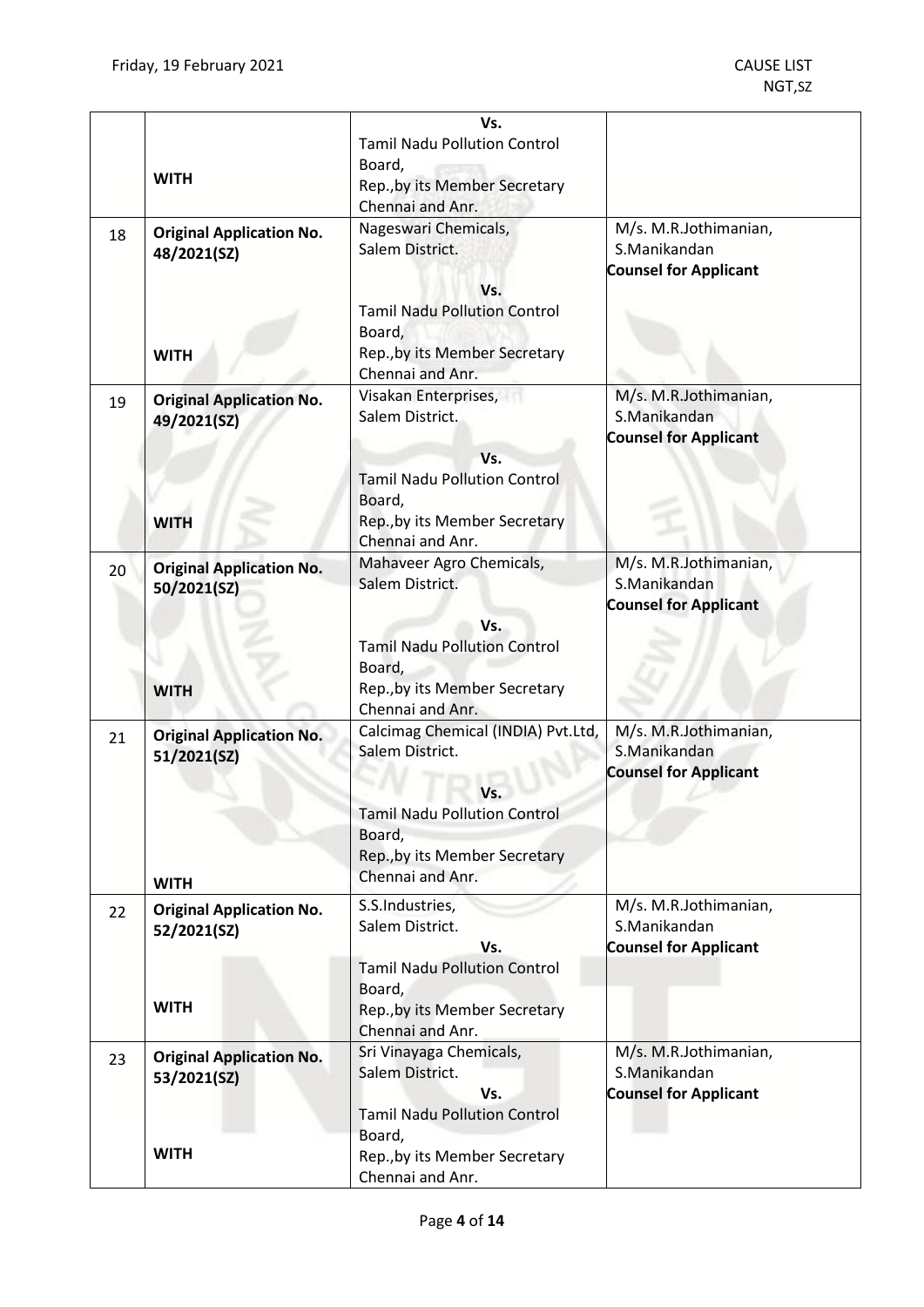| 24 | <b>Original Application No.</b><br>54/2021(SZ)                | Sabari Ago Chem,<br>Salem District.                                                                                                                                          | M/s. M.R.Jothimanian,<br>S.Manikandan<br><b>Counsel for Applicant</b> |
|----|---------------------------------------------------------------|------------------------------------------------------------------------------------------------------------------------------------------------------------------------------|-----------------------------------------------------------------------|
|    | <b>WITH</b>                                                   | Vs.<br><b>Tamil Nadu Pollution Control</b><br>Board,<br>Rep., by its Member Secretary<br>Chennai and Anr.                                                                    |                                                                       |
| 25 | <b>Original Application No.</b><br>55/2021(SZ)<br><b>WITH</b> | Ram Lax Industries,<br>Salem District.<br>Vs.<br><b>Tamil Nadu Pollution Control</b><br>Board,<br>Rep., by its Member Secretary<br>Chennai and Anr.                          | M/s. M.R.Jothimanian,<br>S.Manikandan<br><b>Counsel for Applicant</b> |
| 26 | <b>Original Application No.</b><br>56/2021(SZ)<br><b>WITH</b> | SR & Co.,<br>Formerly Gee Gee Kay Pvt., Ltd,<br>Salem District.<br>Vs.<br><b>Tamil Nadu Pollution Control</b><br>Board,<br>Rep., by its Member Secretary<br>Chennai and Anr. | M/s. M.R.Jothimanian,<br>S.Manikandan<br><b>Counsel for Applicant</b> |
| 27 | <b>Original Application No.</b><br>57/2021(SZ)<br><b>WITH</b> | B.K.S Industries,<br>Salem District.<br>Vs.<br><b>Tamil Nadu Pollution Control</b><br>Board,<br>Rep., by its Member Secretary<br>Chennai and Anr.                            | M/s. M.R.Jothimanian,<br>S.Manikandan<br><b>Counsel for Applicant</b> |
| 28 | <b>Original Application No.</b><br>58/2021(SZ)<br><b>WITH</b> | Sri Venkateswara Chemicals,<br>Salem District.<br>Vs.<br><b>Tamil Nadu Pollution Control</b><br>Board,<br>Rep., by its Member Secretary<br>Chennai and Anr.                  | M/s. M.R.Jothimanian,<br>S.Manikandan<br><b>Counsel for Applicant</b> |
| 29 | <b>Original Application No.</b><br>59/2021(SZ)<br><b>WITH</b> | Mani Agro Chem,<br>Salem District.<br>Vs.<br><b>Tamil Nadu Pollution Control</b><br>Board,<br>Rep., by its Member Secretary<br>Chennai and Anr.                              | M/s. M.R.Jothimanian,<br>S.Manikandan<br><b>Counsel for Applicant</b> |
| 30 | <b>Original Application No.</b><br>60/2021(SZ)                | Sri Sivasakthi Industry,<br>Salem District.<br>Vs.                                                                                                                           | M/s. M.R.Jothimanian,<br>S.Manikandan<br><b>Counsel for Applicant</b> |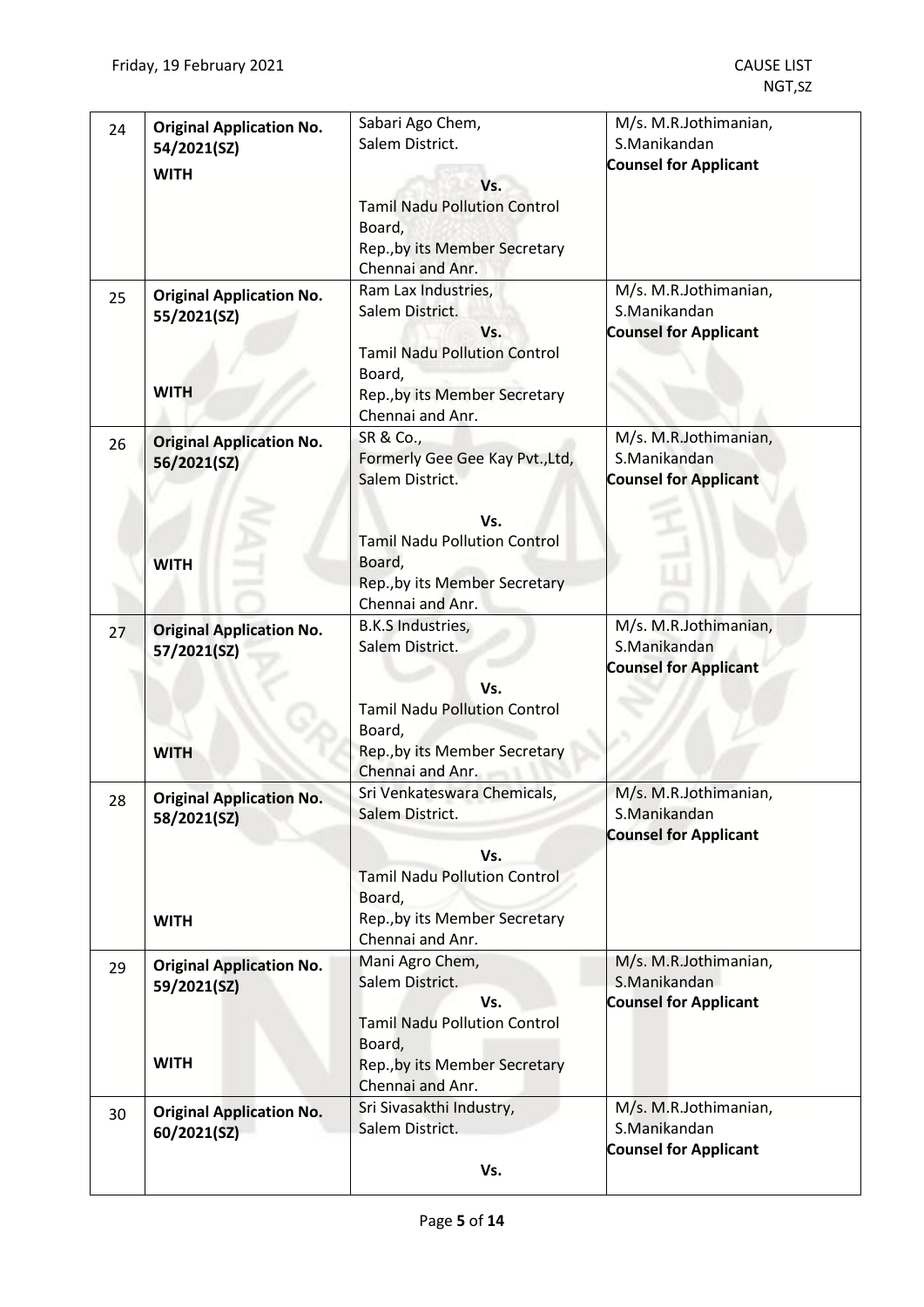|    | <b>WITH</b>                                                   | <b>Tamil Nadu Pollution Control</b><br>Board,<br>Rep., by its Member Secretary<br>Chennai and Anr.                                                          |                                                                       |
|----|---------------------------------------------------------------|-------------------------------------------------------------------------------------------------------------------------------------------------------------|-----------------------------------------------------------------------|
| 31 | <b>Original Application No.</b><br>61/2021(SZ)<br><b>WITH</b> | Ramana Iyyanar Chemicals,<br>Salem District.<br>Vs.<br><b>Tamil Nadu Pollution Control</b><br>Board,<br>Rep., by its Member Secretary<br>Chennai and Anr.   | M/s. M.R.Jothimanian,<br>S.Manikandan<br><b>Counsel for Applicant</b> |
| 32 | <b>Original Application No.</b><br>62/2021(SZ)<br><b>WITH</b> | Abirami Chemicals,<br>Salem District.<br>Vs.<br><b>Tamil Nadu Pollution Control</b><br>Board,<br>Rep., by its Member Secretary<br>Chennai and Anr.          | M/s. M.R.Jothimanian,<br>S.Manikandan<br><b>Counsel for Applicant</b> |
| 33 | <b>Original Application No.</b><br>63/2021(SZ)<br><b>WITH</b> | Alamelu Magnesia Pvt., Ltd,<br>Salem District.<br>Vs.<br><b>Tamil Nadu Pollution Control</b><br>Board,<br>Rep., by its Member Secretary<br>Chennai and Anr. | M/s. M.R.Jothimanian,<br>S.Manikandan<br><b>Counsel for Applicant</b> |
| 34 | <b>Original Application No.</b><br>64/2021(SZ)<br><b>WITH</b> | Abirami Industries,<br>Salem District.<br>Vs.<br><b>Tamil Nadu Pollution Control</b><br>Board,<br>Rep., by its Member Secretary<br>Chennai and Anr.         | M/s. M.R.Jothimanian,<br>S.Manikandan<br><b>Counsel for Applicant</b> |
| 35 | <b>Original Application No.</b><br>65/2021(SZ)<br><b>WITH</b> | Mettur Mag,<br>Salem District.<br>Vs.<br><b>Tamil Nadu Pollution Control</b><br>Board,<br>Rep., by its Member Secretary<br>Chennai and Anr.                 | M/s. M.R.Jothimanian,<br>S.Manikandan<br><b>Counsel for Applicant</b> |
| 36 | <b>Original Application No.</b><br>66/2021(SZ)<br><b>WITH</b> | Pavithra Industries,<br>Salem District.<br>Vs.<br><b>Tamil Nadu Pollution Control</b><br>Board,<br>Rep., by its Member Secretary<br>Chennai and Anr.        | M/s. M.R.Jothimanian,<br>S.Manikandan<br><b>Counsel for Applicant</b> |
|    |                                                               |                                                                                                                                                             |                                                                       |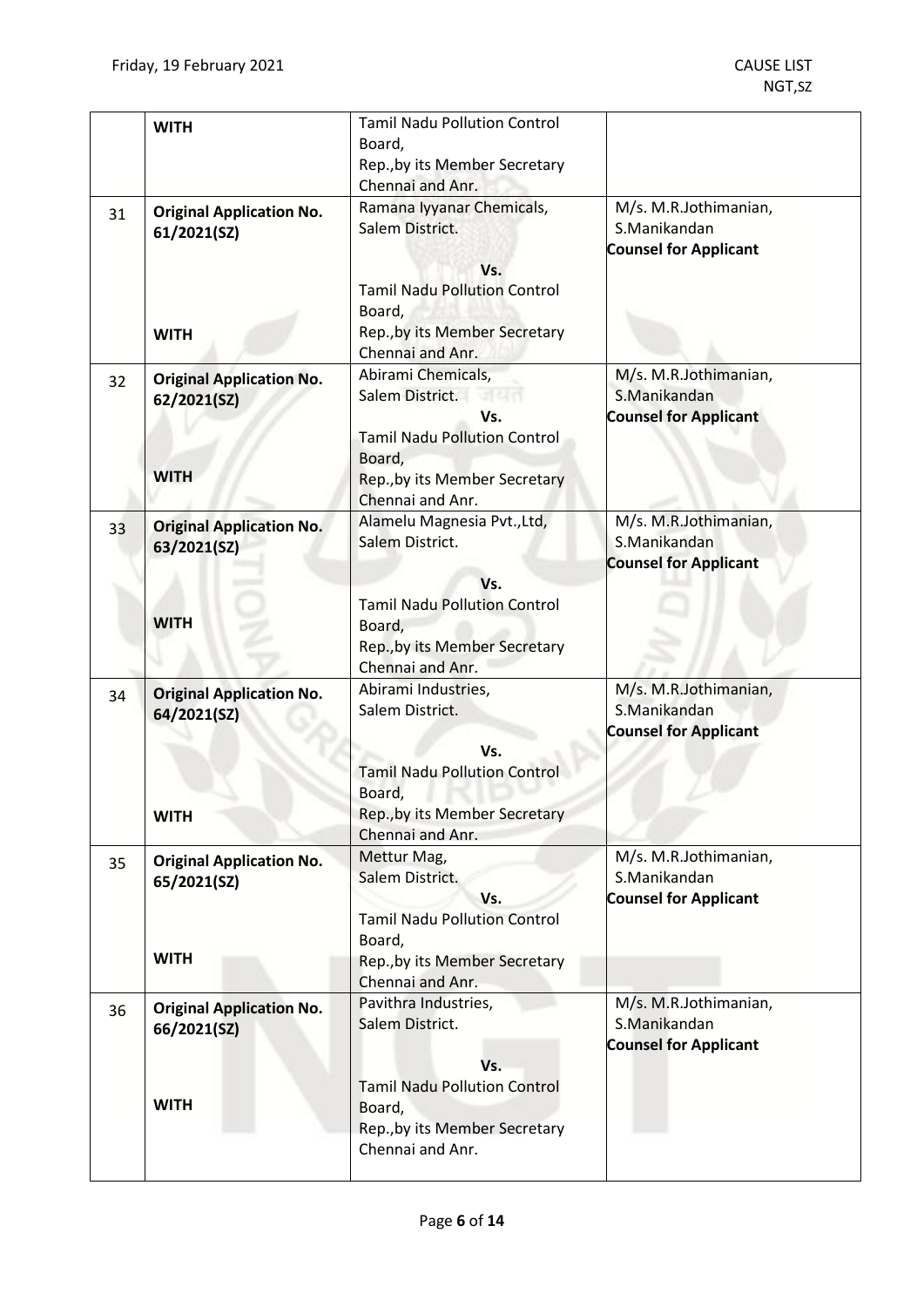| 37 | <b>Original Application No.</b><br>67/2021(SZ)                                                                          | N.M.R Industries,<br>Salem District.                                                                                                                                                                                                                                                                                                                                          | M/s. M.R.Jothimanian,<br>S.Manikandan<br><b>Counsel for Applicant</b>                                                                                                                                                                                                                                                                          |
|----|-------------------------------------------------------------------------------------------------------------------------|-------------------------------------------------------------------------------------------------------------------------------------------------------------------------------------------------------------------------------------------------------------------------------------------------------------------------------------------------------------------------------|------------------------------------------------------------------------------------------------------------------------------------------------------------------------------------------------------------------------------------------------------------------------------------------------------------------------------------------------|
|    | <b>WITH</b>                                                                                                             | Vs.<br><b>Tamil Nadu Pollution Control</b><br>Board,<br>Rep., by its Member Secretary<br>Chennai and Anr.                                                                                                                                                                                                                                                                     |                                                                                                                                                                                                                                                                                                                                                |
| 38 | <b>Original Application No.</b><br>68/2021(SZ)                                                                          | Tripal International,<br>Salem District.<br>Vs.<br><b>Tamil Nadu Pollution Control</b><br>Board, Carl Board, Carl Board, Carl Board, Carl Board, Carl Board, Carl Board, Carl Board, Carl Board, Carl Board, Carl Board, Carl Board, Carl Board, Carl Board, Carl Board, Carl Board, Carl Board, Carl Board, Carl Board,<br>Rep., by its Member Secretary<br>Chennai and Anr. | M/s. M.R.Jothimanian,<br>S.Manikandan<br><b>Counsel for Applicant</b>                                                                                                                                                                                                                                                                          |
|    |                                                                                                                         | <b>FOR REPORT</b>                                                                                                                                                                                                                                                                                                                                                             |                                                                                                                                                                                                                                                                                                                                                |
| 39 | <b>Original Application No.</b><br>174 of 2017(SZ)<br>&<br>I.A No.127/2020(SZ)                                          | <b>Suo Motu</b><br>Proceedings initiated based on<br>the newspaper report published<br>in Dinakaran Tamil daily                                                                                                                                                                                                                                                               | Dr.V.R.Thirunarayanan<br>for R1 to R3, R5<br>M/s. C. Kasirajan for R4, R6                                                                                                                                                                                                                                                                      |
|    | <b>[HEARD THROUGH VIDEO</b><br><b>CONFERENCING ON</b><br>27.07.2020,22.09.2020,<br>12.02.2021]                          | newspaper dated 02.08.2017<br>under the Caption "Toxic Foam<br>formation in Mettur Dam".<br>Vs.<br>The Chief Secretary to<br>the Government of Tamil Nadu,<br>Chennai and Ors.                                                                                                                                                                                                | M/s. M.R.Jothimanian &<br>S.Manikandan/Counsel for I.A<br>[FOR CONSIDERATION REPORT]                                                                                                                                                                                                                                                           |
|    |                                                                                                                         | <b>FOR APPEARANCE OF PARTIES</b>                                                                                                                                                                                                                                                                                                                                              |                                                                                                                                                                                                                                                                                                                                                |
| 40 | <b>Original Application No.</b><br>190/2020(SZ)<br><b>[HEARD THROUGH VIDEO</b><br><b>CONFERENCING ON</b><br>05.10.2020] | C.Palanisamy, Coimbatore.<br>Vs.<br><b>Tamil Nadu Pollution Control</b><br>Board, Chennai and Ors.                                                                                                                                                                                                                                                                            | M/s. M.Purushothaman,<br>N.Andal Sri Shankari<br><b>Counsel for Applicant</b><br>M/s. C. Kasirajan for R1, R3<br>M/s. V.R.Thiru Narayanan<br>for R2, R4, R5<br>M/s. Sai Sathya Jith,<br>Pon. Viveka for R6<br><b>[FOR APPEARANCE OF PARTIES</b><br><b>AND COMPLETION OF PLEADING</b><br><b>AND ALSO FOR CONSIDERATION</b><br><b>OF REPORT]</b> |
| 41 | <b>Original Application No.</b><br>248/2020(SZ)                                                                         | Tribunal on its own motion<br><b>SUO MOTU</b> based on the News<br>Item in The Times of India<br>Newspaper, Chennai Edition                                                                                                                                                                                                                                                   | Dr. V.R.Thiru Narayanan<br>for R1 to R8, R11<br>M/s. C. Kasirajan for R9<br>M/s. G.Janakiraman for R10<br>M/s. P.T.Ramadevi for R12                                                                                                                                                                                                            |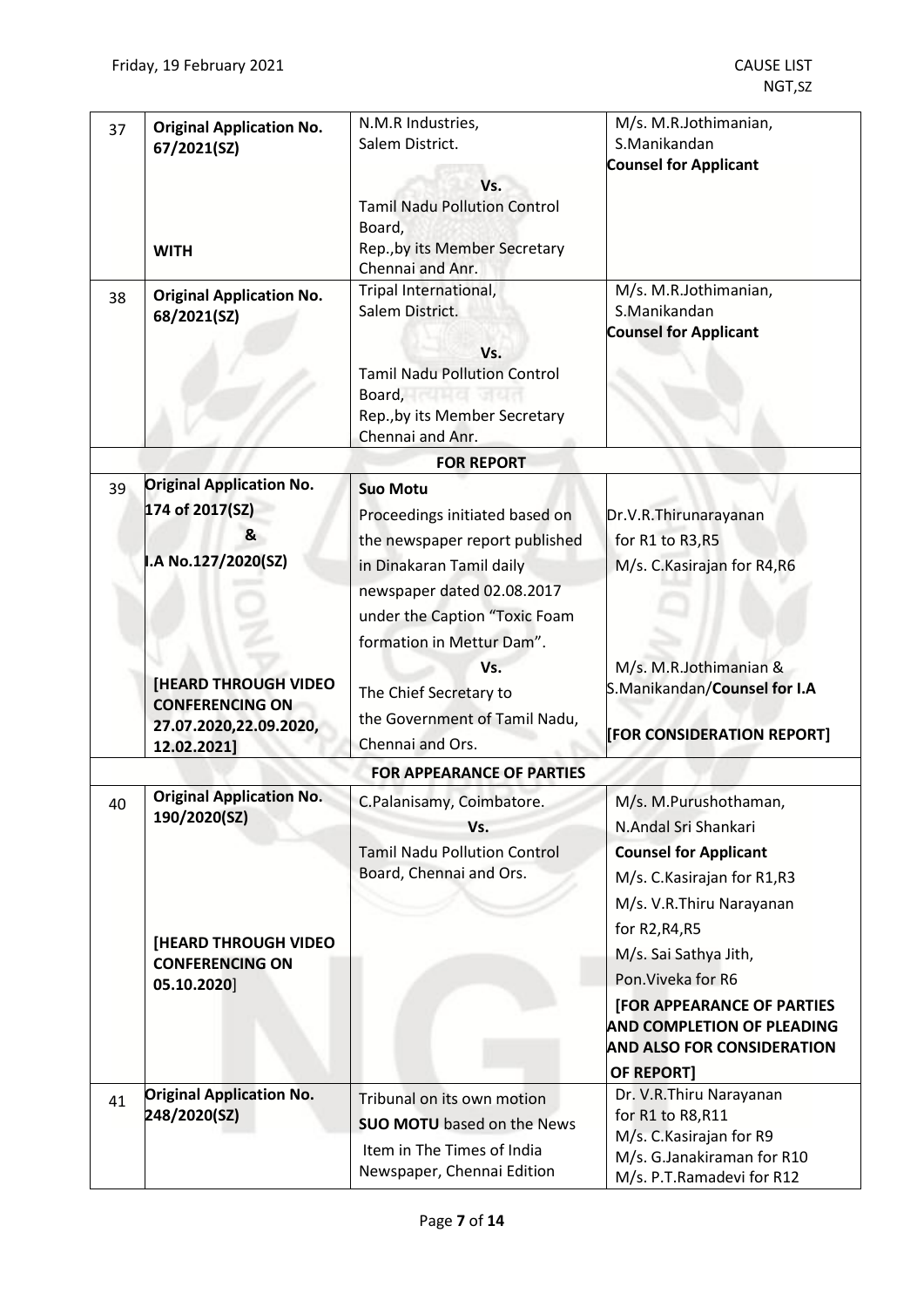|    | <b>[HEARD THROUGH VIDEO</b><br><b>CONFERENCING ON</b><br>23.11.2020]                                                                                                                                                                                                                              | dt: 09.11.2020, "Choked<br>Buckingham Canal may keep<br>streets flooded during heavy<br>rainfall".<br>Vs.<br>The Chief Secretary to Govt. of<br>Tamil Nadu, Chennai and Ors. | [FOR APPEARANCE OF PARTIES,<br><b>INDEPENDENT RESPONSE AND</b><br><b>FOR CONSIDERATION OF</b><br><b>REPORT]</b>                                                                                                            |
|----|---------------------------------------------------------------------------------------------------------------------------------------------------------------------------------------------------------------------------------------------------------------------------------------------------|------------------------------------------------------------------------------------------------------------------------------------------------------------------------------|----------------------------------------------------------------------------------------------------------------------------------------------------------------------------------------------------------------------------|
|    |                                                                                                                                                                                                                                                                                                   | <b>FOR COMPLETION OF PLEADINGS</b>                                                                                                                                           |                                                                                                                                                                                                                            |
| 42 | Appeal.No.08/2020(SZ)<br><b>[HEARD THROUGH VIDEO</b><br><b>CONFERENCING ON</b><br>15.05.2020, 23.06.2020,<br>07.10.2020]                                                                                                                                                                          | <b>Environment Support Group</b><br>Vs.<br>Karnataka Road Development<br>Corporation Limited.,<br>Bengaluru.                                                                 | M/s. A.Yogeshwaran<br><b>Counsel for Appellant</b><br>M/s. YashodharHegde for R1<br>M/s. Me.Saraswathy for R4<br>M/s. Vasanth H.K for R6<br>[FOR COMPLETION OF PLEADINGS<br><b>AND HEARING!</b>                            |
|    |                                                                                                                                                                                                                                                                                                   | <b>FOR REPORT</b>                                                                                                                                                            |                                                                                                                                                                                                                            |
| 43 | <b>Original Application No.</b>                                                                                                                                                                                                                                                                   | Pamulapati Krishna Rao                                                                                                                                                       | Sri. Kambhampati Ramesh Babu                                                                                                                                                                                               |
|    | 179/2016(SZ)<br><b>IHEARD THROUGH VIDEO</b><br><b>CONFERENCING ON</b><br>13.05.2020,21.08.2020]<br><b>WITH</b>                                                                                                                                                                                    | Vs.<br><b>State of Andhra Pradesh</b><br>And Ors.                                                                                                                            | S.Kolandasamy<br><b>Counsel for Applicant</b><br>M/s. Madhuri Donti Reddy<br>for R1 to R7<br>M/s. K.S.Viswanathan<br>for R8 to R53<br>[FOR OBJECTION TO COMMITTEE<br><b>REPORT AND CONSIDERATION OF</b><br><b>REPORT]</b>  |
| 44 | <b>Original Application No.</b><br>07/2019(SZ)<br>&<br>I.A. 19 TO 31/2021(SZ)<br><b>[FOR IMPLEADING]</b><br>&<br>I.A. 32 TO 44/2021(SZ)<br>[FOR INJUNCTION]<br>&<br>I.A. 45 TO 49/2021(SZ)<br>[FOR INJUNCTION]<br><b>THEARD THROUGH VIDEO</b><br><b>CONFERENCING ON</b><br>13.05.2020,21.08.2020] | J.Nageswara Rao<br>Vs.<br><b>State of Andhra Pradesh</b><br>And Ors.                                                                                                         | M/s. Kamalesh Kannan<br><b>Counsel for Applicant</b><br>M/s. Madhuri Donti Reddy<br>for R1 to R5<br>M/s. K.S. Viswanathan<br>for R6 to R16/Counsel for I.A<br>[19 T0 49]<br><b>[FOR COMPLETION OF</b><br><b>PLEADINGS]</b> |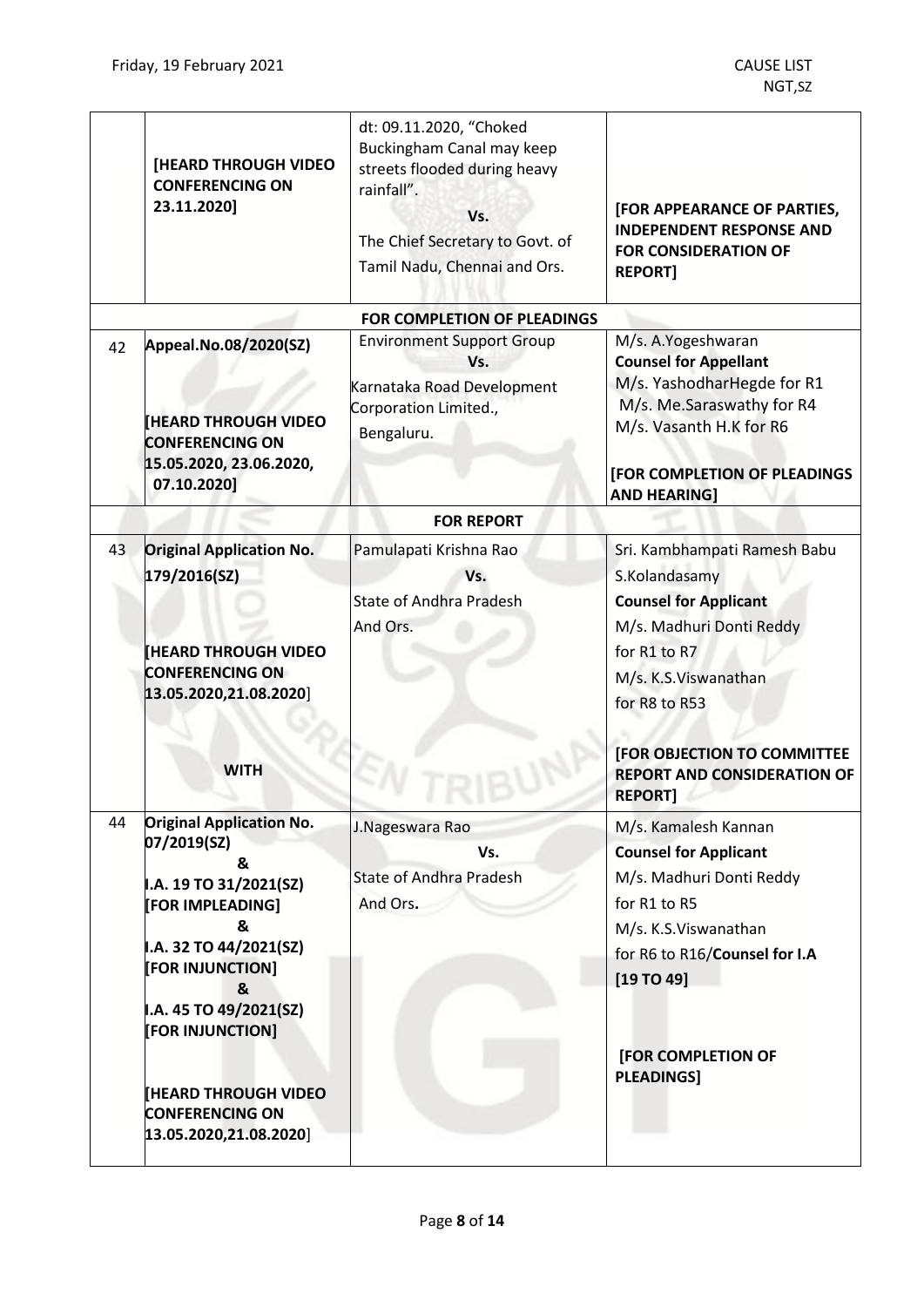| 45 | <b>Original Application No.</b>                | Ashok.G and Ors.                                                      | M/s. B.Mohan                        |
|----|------------------------------------------------|-----------------------------------------------------------------------|-------------------------------------|
|    | 271/2017(SZ)                                   | Vs.                                                                   | <b>Counsel for Applicant</b>        |
|    |                                                | State of Karnataka,                                                   | M/s. Darpan for R1,R2,R4 toR8       |
|    |                                                | Bangalore and Ors.                                                    | M/s. Thirunavukarasu for R3         |
|    |                                                |                                                                       | M/s. Shobith N.Shetly for R10       |
|    | [HEARD THROUGH VIDEO<br><b>CONFERENCING ON</b> |                                                                       | M/s. Gopalan for R11                |
|    | 24.09.2020,21.01.2021]                         |                                                                       | [FOR CONSIDERATION OF               |
|    |                                                |                                                                       | <b>REPORT1</b>                      |
| 46 | <b>Original Application No.</b>                | <b>SUO MOTU</b> The Tribunal on its                                   | Dr.V.R.Thiru Narayanan              |
|    | 50/2019(SZ)                                    | own motion in the matter of                                           | for R1 to R4, R6, R7, R10 & R11     |
|    |                                                | " Riverbeds on City's outskirts                                       | M/s. Kasirajan for R5               |
|    |                                                | Turn dumpyards for                                                    | M/s. P.T.Ramadevi for R8            |
|    |                                                | biomedical waste"                                                     | M/s. P.Srinivas for R9              |
|    |                                                | News item Published in                                                |                                     |
|    |                                                | <b>English Daily Newspaper</b>                                        |                                     |
|    |                                                | Times of India, Chennai                                               |                                     |
|    | <b>[HEARD THROUGH VIDEO</b>                    | dated 03.12.2019                                                      | [FOR CONSIDERATION OFREPORT]        |
|    | <b>CONFERENCING ON</b>                         | Vs.                                                                   |                                     |
|    | 05.06.2020,26.08.2020,                         | The Government of Tamil Nadu                                          |                                     |
|    | 05.10.2020,17.11.2020]                         |                                                                       |                                     |
|    |                                                | and Ors.                                                              |                                     |
|    |                                                | SR.NO.47 WILL BE TAKEN UP ON 17.03.2021                               |                                     |
|    |                                                |                                                                       |                                     |
| 47 | Appeal.No.29/2020(SZ)                          | S.K. Vijaykumar                                                       | M/s. Ritwick Dutta, Meera Gopal     |
|    |                                                | Vs.                                                                   | G.Stanly Hebzon Singh,              |
|    |                                                | Karnataka State Level                                                 | <b>Counsel for Applicant</b>        |
|    |                                                | <b>Environment Impact Assessment</b><br>Authority, Bangalore and Ors. | M/s. Vasanth H.K for R1             |
|    |                                                |                                                                       | M/s. K.M. Vijayan Associates for R2 |
|    | <b>[HEARD THROUGH VIDEO</b>                    |                                                                       | M/s. M.R.Gokul Krishnan for R3      |
|    | <b>CONFERENCING ON</b>                         |                                                                       | M/s. Darpan K.M. for R4 to R6       |
|    | 16.12.2020]                                    |                                                                       | M/s. M.Sumathi for R7               |
|    |                                                |                                                                       | [AFTER NOTICE]                      |
|    |                                                | SR.NO.48 & 49 WILL BE TAKEN UP ON 19.03.2021                          |                                     |
| 48 | <b>Original Application No.</b>                | <b>Marvel River View County</b>                                       | M/s. A.Krishnamurthy                |
|    | 157/2016(SZ)                                   | <b>Owner's Welfare Association</b>                                    | <b>Party in Person</b>              |
|    |                                                | Vs.                                                                   | M/s.S.Venkatesan for R1 & R6        |
|    |                                                | The Chairman,                                                         | Dr.V.R.Thirunarayanan               |
|    |                                                | Airport Authority of India,                                           | for R2, R3 & R7                     |
|    | <b>[HEARD THROUGH VIDEO</b>                    | New Delhi and Ors.                                                    | M/s.Me.Sarashwathyfor R4 & R5       |
|    | <b>CONFERENCING ON</b>                         |                                                                       | M/s. C. Kasirajan for R8            |
|    | 17.06.2020,19.01.2021]                         |                                                                       | [FOR CONSIDERATION OF               |
|    |                                                |                                                                       | <b>FURTHER REPORT]</b>              |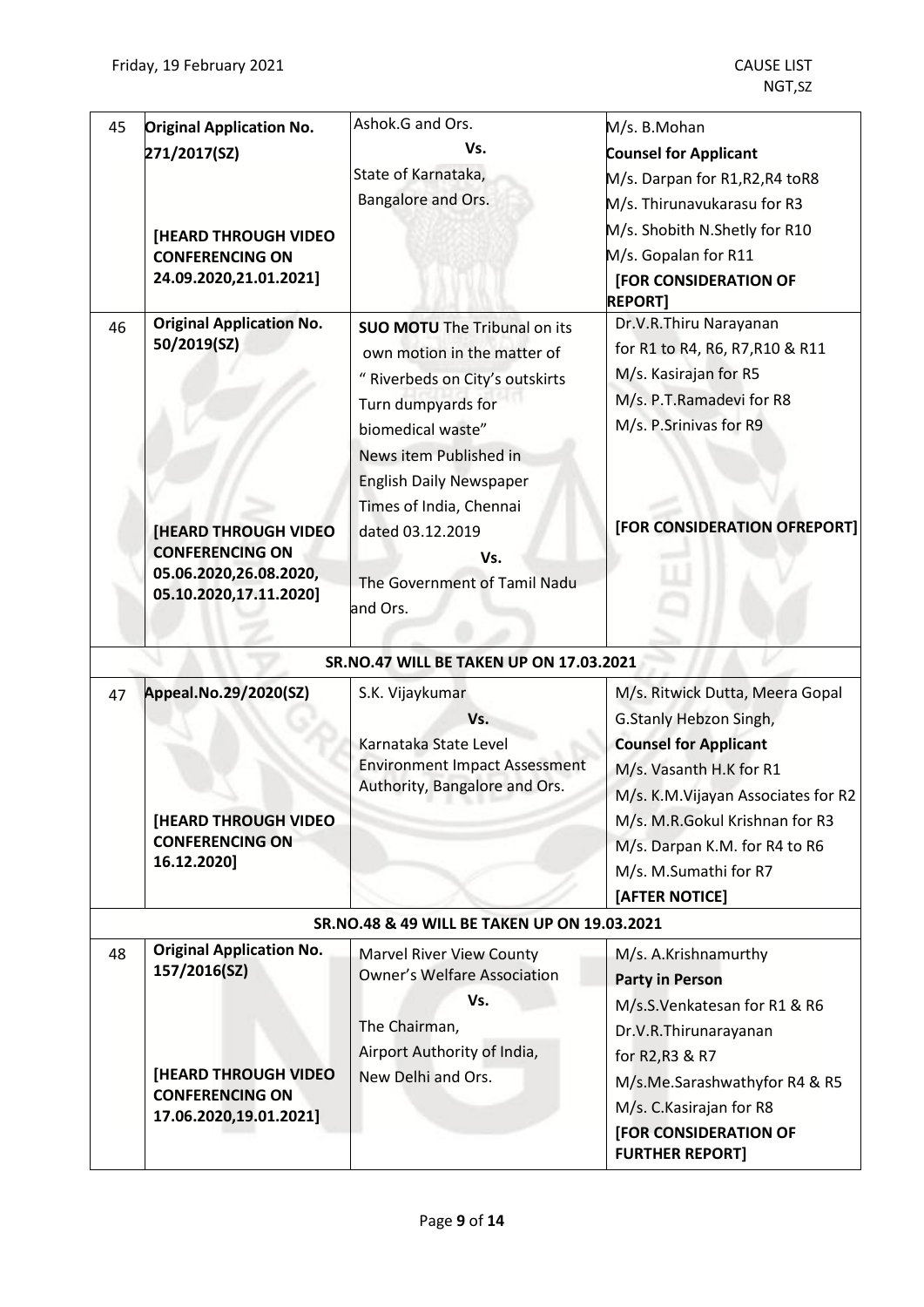| 49 | <b>Original Application No.</b>                | Voice of Nature, Thiruvallur.                  | Mr.R.Gokul Raj                                     |
|----|------------------------------------------------|------------------------------------------------|----------------------------------------------------|
|    | 256/2016(SZ)                                   | Vs.                                            | <b>Party In Person</b>                             |
|    |                                                | The Government of                              | Dr.V.R.Thirunarayanan for R1 & R5                  |
|    | <b>[HEARD THROUGH VIDEO</b>                    | Tamil Nadu,                                    | M/s.C.Kasirajan for R2 & R3                        |
|    | <b>CONFERENCING ON</b>                         | Rep., by its Secretary,                        |                                                    |
|    | 17.06.2020,28.09.2020,                         | Department of Environment                      | [FOR CONSIDERATION OF                              |
|    | 07.01.2021]                                    | and Forest Chennai and Ors.                    | <b>FURTHER REPORT]</b>                             |
|    |                                                |                                                |                                                    |
|    |                                                | <b>SR.NO.50 WILL BE TAKEN UP ON 22.03.2021</b> | M/s. R. Prabakar                                   |
| 50 | <b>Original Application No.</b>                | K.S.Suresh Kumar,                              | <b>Counsel for Applicant</b>                       |
|    | 109/2017(SZ)                                   | Chennai and another                            | Dr. Thirunarayanan for R1, R3                      |
|    |                                                | Vs.                                            | M/s. P.T.Ramadevi for R2                           |
|    |                                                | The State of Tamil Nadu                        | M/s. Syed NurullahSherifffor R4                    |
|    |                                                | Municipal Administration and                   | M/s. Raja Srinivas for R5                          |
|    | <b>HEARD THROUGH VIDEO</b>                     | <b>Water Supply Department,</b>                | M/s. G. Janaki Raman for R6                        |
|    | <b>CONFERENCING ON</b>                         | Chennai and Ors.                               | M/s. C. Kasirajanfor R7                            |
|    | 15.07.2020,17.11.2020,                         |                                                | M/s. R.Parthasarathy&                              |
|    | 11.01.2021]                                    |                                                | Rahul Balaji for R8                                |
|    |                                                |                                                | [FOR CONSIDERATION OF                              |
|    |                                                |                                                | <b>FURTHER REPORT]</b>                             |
|    |                                                | SR.NO.51 & 52 WILL BE TAKEN UP ON 12.03.2021   |                                                    |
| 51 | M.A.No.138/2017(SZ)<br>IN                      | C.H.Balamohan<br>Vs.                           | M/s. Yogeshwaran.A<br><b>Counsel for Applicant</b> |
|    | <b>Original Application</b>                    | The Union of Territory of                      |                                                    |
|    | No.63/2017(SZ)                                 | Pudhucherry and Ors.                           | M/s. Stalin Abimanyu for R1 to R3                  |
|    | <b>[HEARD THROUGH VIDEO</b>                    |                                                | M/s. S.Padma for R5                                |
|    | <b>CONFERENCING ON</b>                         |                                                |                                                    |
|    | 19.06.2020,04.08.2020,                         |                                                | [FOR CONSIDERATION OF REPORT]                      |
|    | 07.09.2020,29.10.2020,                         |                                                |                                                    |
|    | 23.12.2020,07.01.2021,                         |                                                |                                                    |
|    | 19.01.2021]                                    |                                                |                                                    |
| 52 | <b>Original Application No.</b>                | C.H.Balamohanan.                               | M/s. Yogeshwaran.A                                 |
|    | 188/2017(SZ)                                   | Vs.                                            | <b>Counsel for Applicant</b>                       |
|    |                                                | Union of India and Ors.                        | M/s. Syed Nurullah Sheriff for R1                  |
|    |                                                |                                                | M/s. Stalin Abimanyu for R2, R3, R5                |
|    | [HEARD THROUGH VIDEO<br><b>CONFERENCING ON</b> |                                                | M/s. G.Dhamodaran for R6<br>M/s. S.Padma for R7    |
|    | 19.01.2021]                                    |                                                | <b>FOR CONSIDERATION OF</b>                        |
|    |                                                |                                                | <b>REPORT]</b>                                     |
|    |                                                | <b>SR.NO.53 WILL BE TAKEN UP ON 22.03.2021</b> |                                                    |
|    | <b>Original Application No.</b>                |                                                |                                                    |
| 53 | 207/2017(SZ)                                   | A.Ayubkan                                      | M/s. A.Karthikesan                                 |
|    |                                                | Vs.                                            | <b>Counsel for Applicant</b>                       |
|    | <b>[HEARD THROUGH VIDEO</b>                    | <b>State of Tamil Nadu</b>                     | Dr.V.R.Thirunarayanan                              |
|    | <b>CONFERENCING ON</b>                         | Chennai and ors.                               | for R1, R2, R4, R5                                 |
|    | 19.05.2020,08.01.2021]                         |                                                | M/s. Muthamil Raja for R3                          |
|    |                                                |                                                | <b>[FOR CONSIDERATION OF</b>                       |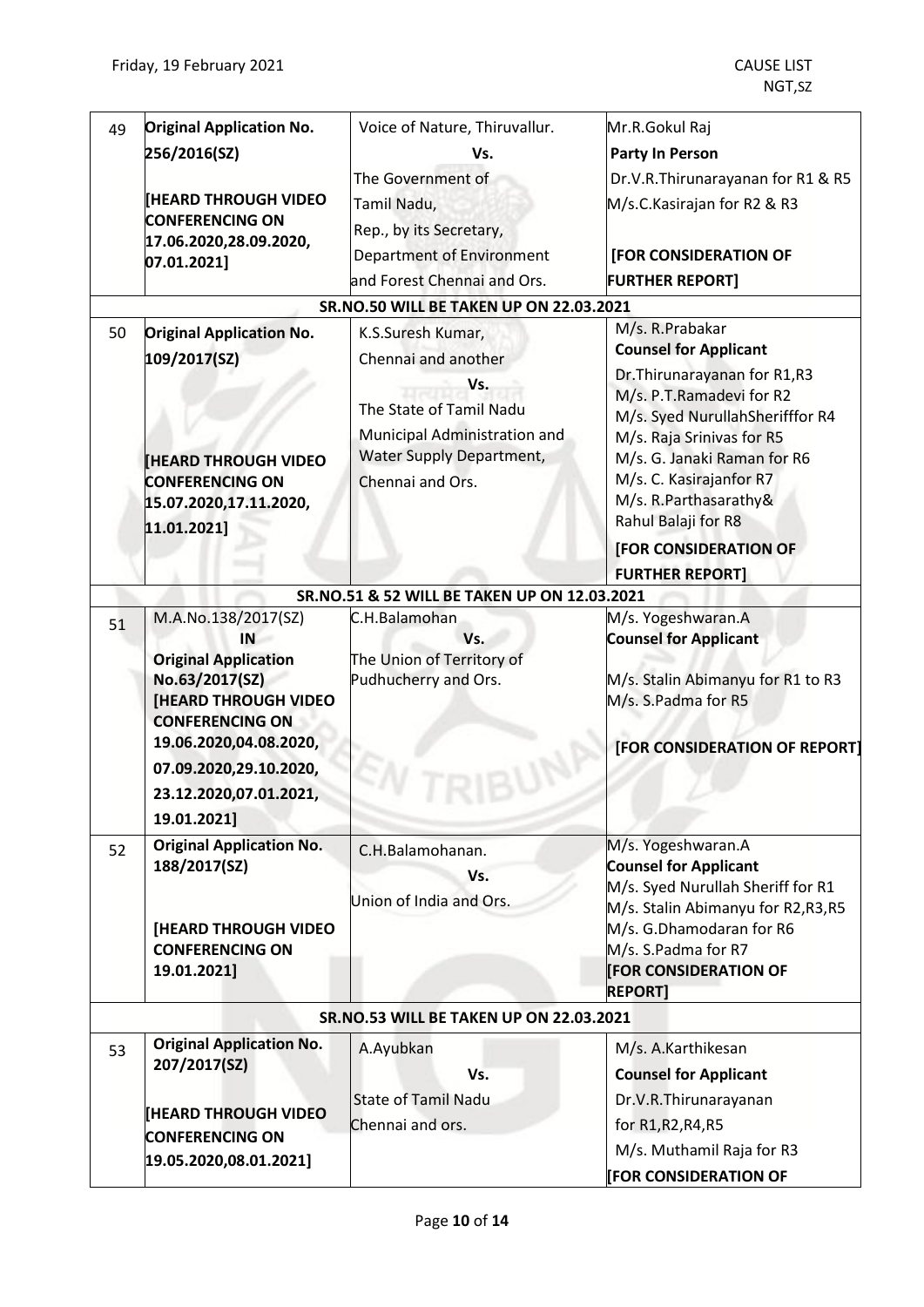|    |                                                                                                                                                                      |                                                                                                                                                                                                                                  | <b>REPORT]</b>                                                                                                                                                                                                                                                      |
|----|----------------------------------------------------------------------------------------------------------------------------------------------------------------------|----------------------------------------------------------------------------------------------------------------------------------------------------------------------------------------------------------------------------------|---------------------------------------------------------------------------------------------------------------------------------------------------------------------------------------------------------------------------------------------------------------------|
|    |                                                                                                                                                                      | SR.NO.54 WILL BE TAKEN UP ON 26.02.2021                                                                                                                                                                                          |                                                                                                                                                                                                                                                                     |
| 54 | <b>Original Application No.</b><br>254/2017(SZ)<br>[HEARD THROUGH VIDEO<br><b>CONFERENCING ON</b><br>04.06.2020,29.09.2020,<br>12.10.2020,18.11.2020,<br>29.01.2021] | T.Thangaiya Pandian<br>Vs.<br><b>Tamil Nadu Pollution Control</b><br>Board, Chennaiand ors.                                                                                                                                      | M/s. G.StanleyHebzon Singh<br><b>Counsel for Applicant</b><br>M/s. C. Kasirajan for R1<br>M/s. P.T.Ramadevi for R2<br>Dr. V.R. Thirunarayanan<br>for R3 & R4<br>M/s. M.R.Gokul Krishnan for R5<br><b>[FOR OBJECTION TO THE REPORT</b><br><b>AND FURTHER REPORT]</b> |
|    |                                                                                                                                                                      | <b>SR.NO.55 WILL BE TAKEN UP ON 25.02.2021</b>                                                                                                                                                                                   |                                                                                                                                                                                                                                                                     |
| 55 | <b>Original Application No.</b><br>70/2020(SZ)                                                                                                                       | Tribunal on its ownmotion-<br><b>SUO MOTU</b> based on the News<br>item in The New Indian Express,<br>Chennai edition dated<br>16.05.2020, "Ammonia leak from<br><b>Madras Fertilizers Limited worries</b>                       | M/s.M.Sumathi for R1<br>M/s. V.R. Thirunarayanan<br>for R2 to R5 and R8<br>M/s. Thirunavukarasu for R6<br>M/s. C. Kasirajan for R7<br>M/s. Jayesh B Dolia for R9                                                                                                    |
|    | <b>[HEARD THROUGH VIDEO</b><br><b>CONFERENCING ON</b><br>19.05.2020,05.08.2020]                                                                                      | residents in Chennai's Manali".<br>Vs.<br>Union of India,<br>Rep by its Secretary,<br>Ministry of Environment and<br>Forests and Climate Change,<br>New Delhi and Ors.                                                           | <b>FOR CONSIDERATION OF</b><br><b>FURTHER REPORT]</b>                                                                                                                                                                                                               |
|    |                                                                                                                                                                      | <b>SR.NO.56 WILL BE TAKEN UP ON 22.03.2021</b>                                                                                                                                                                                   |                                                                                                                                                                                                                                                                     |
| 56 | <b>Original Application No.</b><br>78/2020(SZ)                                                                                                                       | Tribunal on its own motion<br><b>SUO MOTU</b> based on the News<br>Item in The Times of India<br>Chennai Edition Newspaper<br>dt: 03.06.2020, " Sewage from<br>industries leaves water bodies                                    | M/s. Dr.V.R.Thiru Narayanan<br>for R1 to R5, R7, R8<br>M/s. C. Kasirajan for R6<br>M/s. P.T.Ramadevi for R9                                                                                                                                                         |
|    | <b>[HEARD THROUGH VIDEO</b><br><b>CONFERENCING ON</b><br>05.06.2020,27.08.2020,<br>29.09.2020]                                                                       | covered in hyacinth".<br>Vs.<br>The Principal Secretary to<br>Government,<br>Public Works Department,<br>Chennai and Ors.                                                                                                        | [FOR CONSIDERATION OF<br><b>FURTHER PROGRESS REPORT]</b>                                                                                                                                                                                                            |
|    |                                                                                                                                                                      | <b>SR.NO.57 WILL BE TAKEN UP ON 23.03.2021</b>                                                                                                                                                                                   |                                                                                                                                                                                                                                                                     |
| 57 | <b>Original Application No.</b><br>83/2020(SZ)                                                                                                                       | Tribunal on its own motion<br><b>SUO MOTU</b> based on the News<br>Item in Dinamalar Chennai<br>Newspaper dt: 15.06.2020,<br>"Indifference in<br>Maintainanceinspite of desilting<br>Sadayanguppam lake has become<br>a Gutter". | M/s. Dr. Thiru Narayanan<br>for R1 to R4<br>M/s. P.T.Ramadevi for R5<br>M/s. C. Kasirajan for R6                                                                                                                                                                    |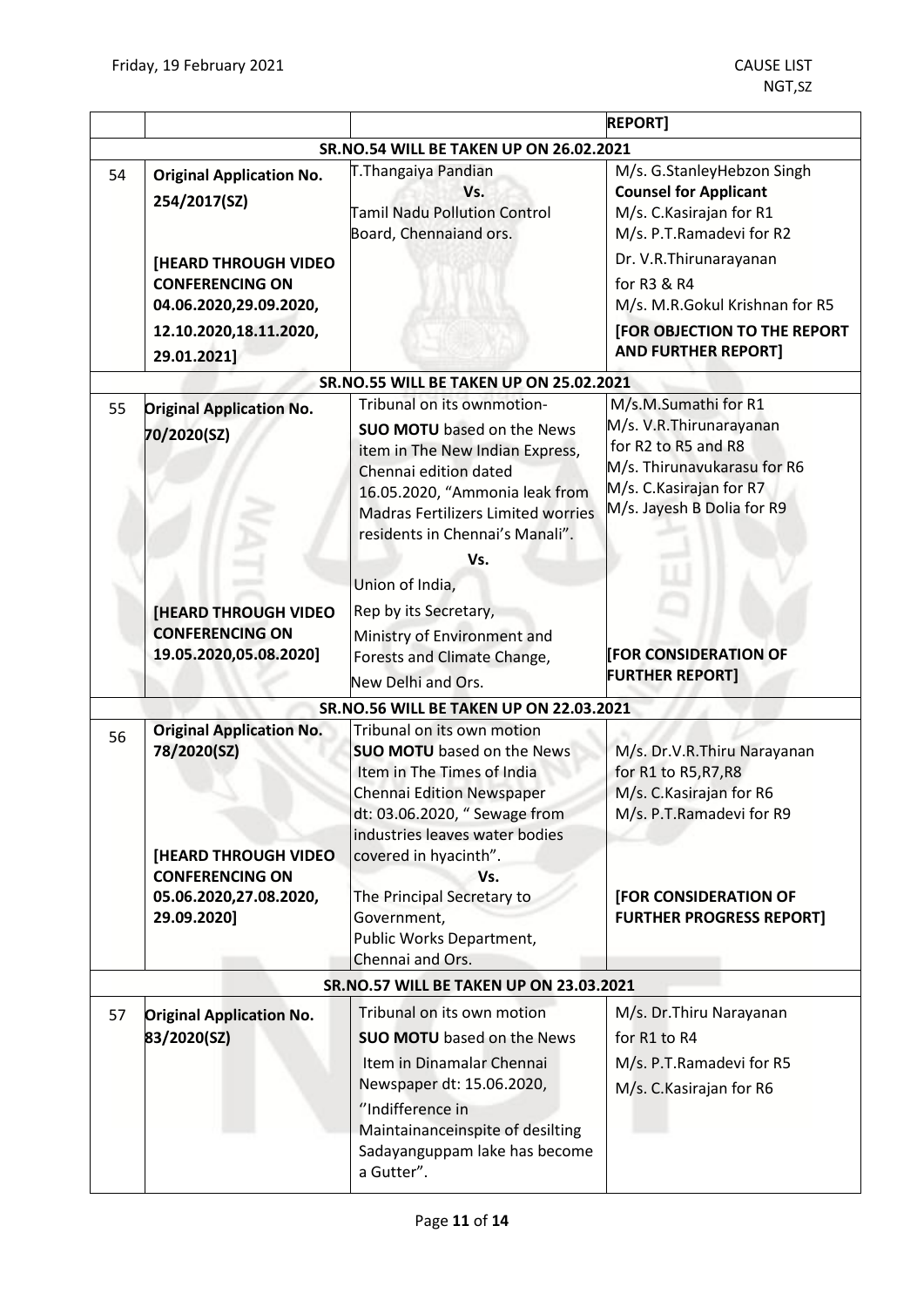|    | <b>HEARD THROUGH VIDEO</b>                            | Vs.                                           |                                                  |
|----|-------------------------------------------------------|-----------------------------------------------|--------------------------------------------------|
|    | <b>CONFERENCING ON</b>                                | The Principal Secretary to                    | [FOR CONSIDERATION OF                            |
|    | 19.06.2020,17.11.2020]                                | Government, Public Works                      | <b>FURTHER REPORT]</b>                           |
|    |                                                       | Department, Secretariat, Chennai              |                                                  |
|    |                                                       | and Ors.                                      |                                                  |
|    |                                                       | SR.NO.58 WILL BE TAKEN UP ON 22.03.2021       |                                                  |
| 58 | <b>Original Application No.</b>                       | Tribunal on its own motion                    | Dr.Thirunarayanan                                |
|    | 230/2020(SZ)                                          | <b>SUO MOTU</b> based on the News             | for R1 to R5, R7 to R12                          |
|    |                                                       | Item in Dinakaran Newspaper,                  |                                                  |
|    |                                                       | E-paper edition dt: 06.10.2020,               | M/s. C. Kasirajan for R6                         |
|    |                                                       | "The Chembarambakkam Lake                     |                                                  |
|    |                                                       | becoming garbage yard as                      |                                                  |
|    |                                                       | effluents of different private                |                                                  |
|    |                                                       | factories are being dumped in the             |                                                  |
|    |                                                       | lake: Villagers complain".                    |                                                  |
|    | <b>[HEARD THROUGH VIDEO</b>                           | Vs.                                           |                                                  |
|    | <b>CONFERENCING ON</b>                                | The Principal Secretary to                    |                                                  |
|    | 20.10.2020,23.12.2020]                                | Government,                                   | [FOR CONSIDERATION OF                            |
|    |                                                       | Public Works Department,                      | <b>REPORT]</b>                                   |
|    |                                                       | Chennai and Ors.                              |                                                  |
|    |                                                       | SR.NO.59 WILL BE TAKEN UP ON 04.03.2021       |                                                  |
| 59 | <b>Original Application No.</b>                       | L.G. Sahadevan                                | M/s.Yogeshwaran                                  |
|    | 422/2013(SZ)                                          | Vs.                                           | <b>Counsel for Applicant</b>                     |
|    |                                                       | Union of India and Ors.                       | M/s. M.R.Gokul Krishnan for R1                   |
|    | [ADJOURNED ON<br>19.10.2020]                          |                                               | M/s. Abdul Saleem for R2,R3,R4                   |
|    | <b>IHEARD THROUGH VIDEO</b>                           |                                               |                                                  |
|    | <b>CONFERENCING ON</b>                                |                                               | M/s. S.Ramasubramaniam<br>Associates for R5 & R6 |
|    | 15.07.2020,11.09.2020,                                |                                               | Dr. V.R. Thirunarayanan                          |
|    | 07.10.2020,12.10.2020,                                |                                               |                                                  |
|    | 09.11.2020,11.11.2020,                                |                                               | for R7 to R9, R11 & R13                          |
|    | 05.01.2021,28.01.2021]                                |                                               | M/s. C. Kasirajan for R10                        |
|    |                                                       |                                               | [HEARING]                                        |
|    |                                                       | SR.NO.60 TO 63 WILL BE TAKEN UP ON 23.02.2021 |                                                  |
| 60 | <b>Original Application No.</b>                       | R. Nallakannu                                 | M/s.S.Arunachalam Associates                     |
|    | 158/2015(SZ)                                          | Vs.                                           | S.MuthuVairam                                    |
|    | [ADJOURNED ON                                         | The Secretary to                              | <b>Counsel for Applicant</b>                     |
|    | 19.10.2020]                                           | Government of India,                          |                                                  |
|    | <b>[HEARD THROUGH VIDEO</b><br><b>CONFERENCING ON</b> | MoEF, New Delhi and Ors.                      | M/s. Me.Saraswathi for R1<br>Dr. Thirunarayanan  |
|    | 08.09.2020,20.10.2020,                                |                                               | for R2, R3 R4, R6 & R7                           |
|    | 27.10.2020,13.01.2021,                                |                                               | M/s. C. Kasirajan for R5                         |
|    | 16.02.2021]                                           |                                               |                                                  |
|    | <b>WITH</b>                                           |                                               |                                                  |
| 61 | <b>Original Application No.</b>                       | Tamil AnnaiThamirabarani                      | M/s. J.Arul Raj                                  |
|    | 218/2015(SZ)                                          | <b>Welfare Trust</b>                          | <b>Counsel for Applicant</b>                     |
|    |                                                       | Vs.                                           | M/s.M.R.GokulKrishnanfor R1                      |
|    |                                                       | The Secretary to Govt of India                |                                                  |
|    |                                                       |                                               | Dr.Thirunarayanan                                |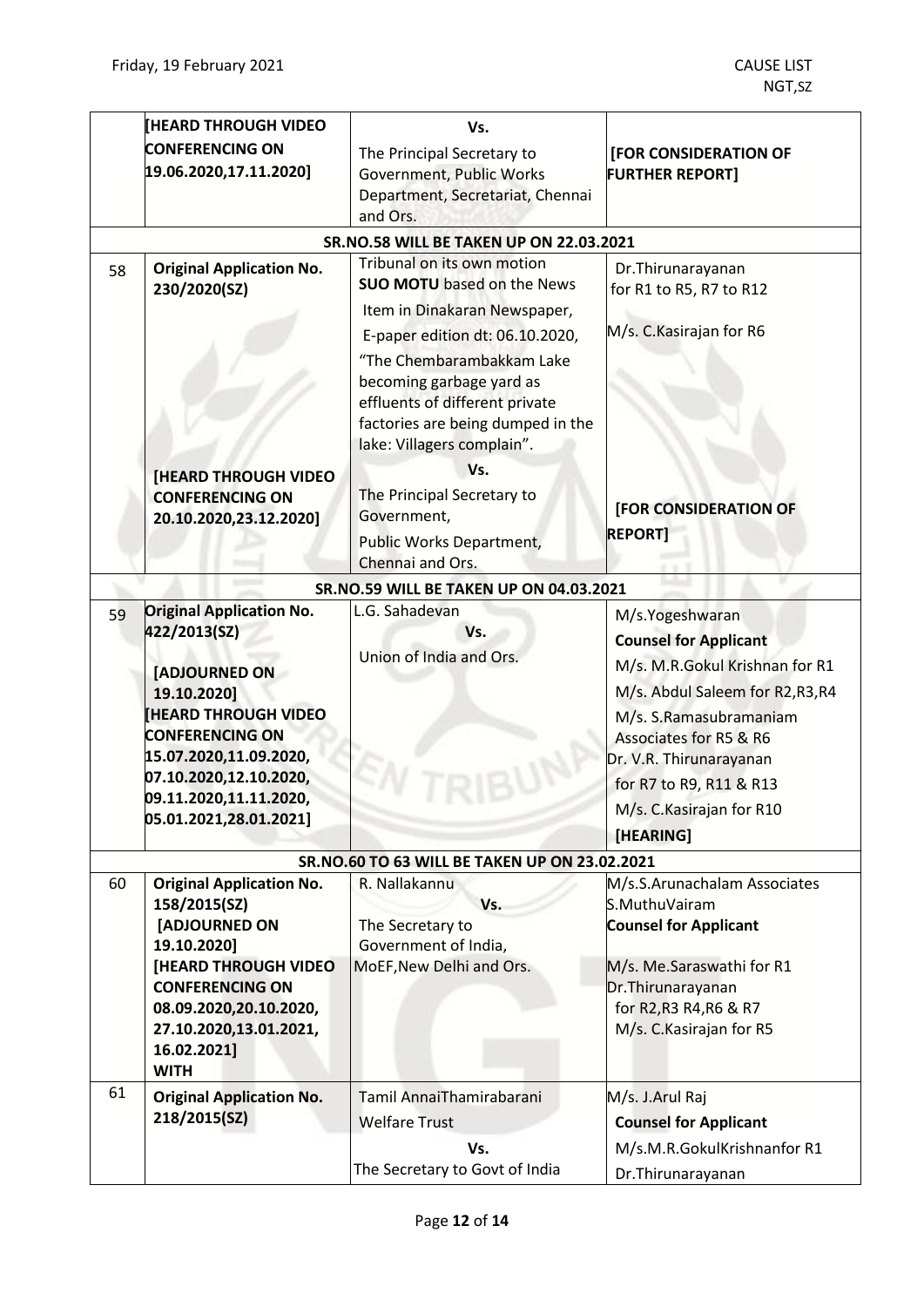|                                               | <b>WITH</b>                                                                                                                                                                                 | MoEF, New Delhi and Ors.                                                                                                                                                          | for R2, R3, R4, R5, R7<br>M/s .C. Kasirajan for R6                                                                                                                                           |
|-----------------------------------------------|---------------------------------------------------------------------------------------------------------------------------------------------------------------------------------------------|-----------------------------------------------------------------------------------------------------------------------------------------------------------------------------------|----------------------------------------------------------------------------------------------------------------------------------------------------------------------------------------------|
| 62                                            | <b>Original Application No.</b><br>182/2016(SZ)<br>&<br>M.A No.300/2016(SZ)<br><b>WITH</b>                                                                                                  | M. Balasubramanian<br>Vs.<br>The Ministry of Environment,<br>Forests and Climate Change,<br>New Delhi and Ors.                                                                    | M/s.SwarnamRajagopal<br><b>Counsel for Applicant</b><br>M/s.Me.Saraswathy for R1<br>Dr. Thirunarayanan for R2<br>M/s.S.Senthil&R.Reka for R3                                                 |
| 63                                            | <b>Original Application No.</b><br>261/2016(SZ)                                                                                                                                             | E.Natarajan<br>Vs.<br>Union of India and Ors.                                                                                                                                     | M/s.A.Yogeshwaran<br><b>Counsel for Applicant</b><br>M/s. Me.Saraswathy for R1<br>Dr. Thirunarayanan for R2, R3                                                                              |
| SR.NO.64 TO 67 WILL BE TAKEN UP ON 24.02.2021 |                                                                                                                                                                                             |                                                                                                                                                                                   |                                                                                                                                                                                              |
| 64                                            | <b>Original Application No.</b><br>74/2017(SZ)<br><b>IHEARD THROUGH VIDEO</b><br><b>CONFERENCING ON</b><br>19.05.2020,13.08.2020,<br>11.09.2020,24.09.2020]                                 | V.Sankara Subramanian<br>Vs.<br>The State of Tamil Nadu<br>Chennai and Ors.                                                                                                       | M/s. S.MuthuVairam<br><b>Counsel for Applicant</b><br>Dr. Thirunarayanan for R1<br>M/s. Syed Nurullah Sheriff for R2<br>M/s. C. Kasirajan for R3<br>M/s. AbithaBanu for R4,R5                |
| 65                                            | M.A.No.125 &<br>152/2016(SZ)<br>IN<br>ApplicationNo.103/2016(SZ)<br><b>HEARD THROUGH VIDEO</b><br><b>CONFERENCING ON</b><br>17.07.2020,17.09.2020,<br>12.10.2020,01.12.2020]<br><b>WITH</b> | <b>Puducherry Environment</b><br>Protection Association,<br>Vs.<br>Union of India,<br>New Delhi and Ors.                                                                          | M/s.A.Yogeshwaran<br><b>Counsel for Applicant</b><br>M/s.M.R.Gokul Krishnan for R1<br>M/s.Me.Sarashwathy for R2<br>M/s. C. Kasirajanfor R3 & R4<br>M/s.S.Sai Sathya Jith for R5<br>[HEARING] |
| 66                                            | M.A.No.126/2016 (SZ)<br>ΙN<br>Appeal No. 123/2016(SZ)<br><b>IHEARD THROUGH VIDEO</b><br><b>CONFERENCING ON</b><br>17.07.2020,17.09.2020,<br>[12.10.2020, 01.12.2020]<br><b>WITH</b>         | <b>Puduchery Environment Protection</b><br>Association,<br>Vs.<br>Union of India and Ors.                                                                                         | M/s. A.Yogeshwaran<br><b>Counsel for Appellant</b><br>M/s.M.R.Gokul Krishnan for R1<br>M/s.Me.Saraswathyfor R2<br>M/s. C.Kasirajanfor R3 & R4<br>M/s.S.Sai Sathya Jithfor R5                 |
| 67                                            | <b>Original Application No.</b><br>161/2017(SZ)<br><b>[HEARD THROUGH VIDEO</b><br><b>CONFERENCING ON</b><br>17.07.2020,17.09.2020,<br>12.10.2020,01.12.2020]                                | <b>Pudhucherry Environment</b><br><b>Protection Association</b><br>Vs.<br>The District Environmental<br>Engineer,<br>Tamil Nadu Pollution Control<br>Board,<br>Cuddalore and Anr. | M/s. A.Yogeshwaran<br><b>Counsel for Applicant</b><br>M/s. Kasi Rajan for R1<br>M/s. Sai Sathya Jith for R2                                                                                  |

For further details, please log on to our website **www. greentribunal.gov.in**